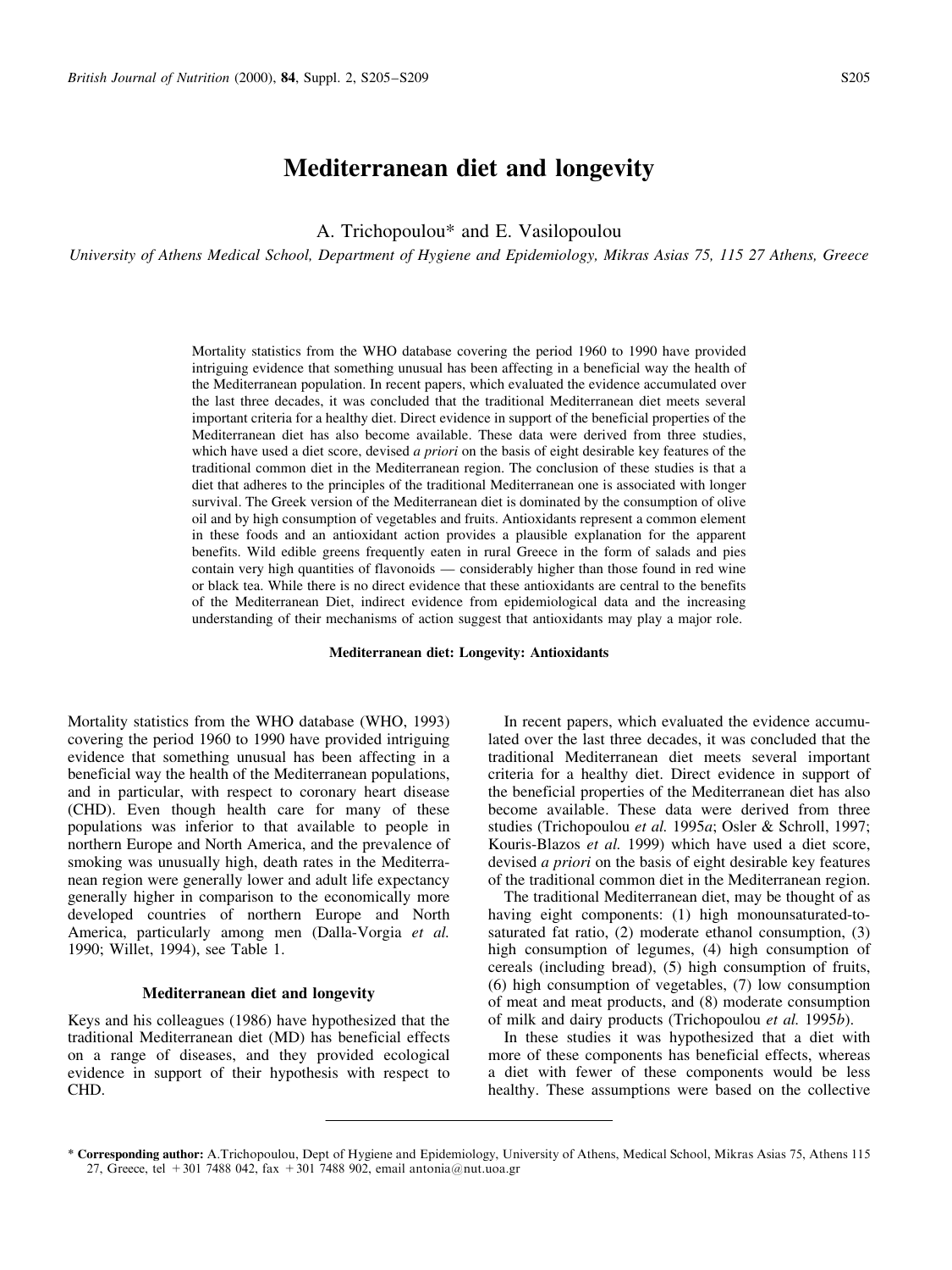<span id="page-1-0"></span>Table 1. Dietary characteristics and disease rates in US, Greece and Japan, in the 1960s

| Dietary characteristics            |            |     | US Greece Japan |     |
|------------------------------------|------------|-----|-----------------|-----|
| Fat (% energy)                     |            | 39  | 37              | 11  |
| Saturated fat (% energy)           |            | 18  | 8               | 3   |
| Vegetables (g/day)                 |            | 171 | 191             | 198 |
| Fruits (g/day)                     |            | 233 | 463             | 34  |
| Legumes (g/day)                    |            | 1   | 30              | 91  |
| Breads/cereals (g/day)             |            | 123 | 453             | 481 |
| Potatoes (g/day)                   |            | 124 | 170             | 65  |
| Meat* (g/day)                      |            | 273 | 35              | 8   |
| Fish (g/day)                       |            |     | 3<br>39         | 150 |
| Eggs (g/day)                       |            | 40  | 15              | 29  |
| Alcohol (g/day)                    |            | 6   | 23              | 22  |
| Life expectancy/disease rates      |            |     |                 |     |
| Life expectancy at age 45 in years | Males      | 27  | 31              | 27  |
|                                    | Females    | 33  | 34              | 32  |
| Coronary heart disease             | Males      | 189 | 33              | 34  |
|                                    | Females 54 |     | 14              | 21  |
| Cerebrovascular diseases           | Males      | 30  | 26              | 102 |
|                                    | Females 24 |     | 23              | 57  |
| Breast cancer                      | Females    | 22  | 8               | 4   |
| Stomach cancer                     | Males      | 6   | 10              | 48  |
|                                    | Females    | 3   | 6               | 26  |
| Colon, rectal cancer               | Males      | 11  | 3               | 5   |
|                                    | Females    | 10  | 3               | 5   |
| Total cancer                       | Males      | 102 | 83              | 98  |
|                                    | Females    | 87  | 61              | 77  |
|                                    |            |     |                 |     |

\* Poultry included.

Source: Willet, 1994.

epidemiological and biological evidence as summarized in the report of the USA National Academy of Science (National Research Council, 1989) and other critical overviews (Willet, 1994).

Based on the principles of the traditional Mediterranean diet, the Supreme Scientific Health Council of the Ministry of Health and Welfare of Greece recently issued official dietary guidelines for adults in Greece (Supreme Scientific Health Council, 1999), see [Fig. 1.](#page-2-0)

## The Greek study

In the first study, data collected in three Greek villages provided the opportunity to evaluate prospectively the role of diet in the survival of elderly Greeks. The data was collected from 182 elderly residents as part of an international cross-cultural study of food habits in later life. Diet was assessed with a validated extensive semiquantitative questionnaire on food intake. A one-unit increase of the score, devised a priori on the basis of the eight component characteristics of the traditional diet common in the Mediterranean region, was associated with a significant 17 % reduction in overall mortality. This study provided the first direct evidence that MD favorably affects life expectancy among elderly people (Trichopoulou et al. 1995a)

### The Danish study

Results of studies of Mediterranean diet in Mediterranean populations, however, may be confounded by the likely

association of adult diet with early life nutritional patterns and culture-specific psychosocial variables like social support. But a similar study performed in Denmark provided similar results.

This study examined the association of a Mediterranean dietary pattern with total mortality in a cohort of elderly people living in a North European Community. Diet and nutritional status were studied among 202 elderly men and women born between 1914 and 1918 and living in a Danish Municipality in 1988. They were followed for 6 years. A diet score, with seven dietary characteristics of the Mediterranean diet, was associated with a significant reduction in overall mortality. A one-unit increase in the diet score predicted a 21 % (95 % confidence interval 2– 36 %) reduction in mortality. The authors agreed with us that a Mediterranean diet score predicts survival in a North European population (Osler & Schroll, 1997).

### The Australian study

We have also undertaken a study in Australia among elderly Anglo-Celts and Greek-Australians with two objectives: (1) to examine whether the results from the studies in rural Greece and Denmark could be replicated in an urban setting in Australia, and (2) to examine whether the apparent benefits of the Mediterranean diet are transferable to population groups with very different dietary habits.

This study was undertaken in Melbourne, Australia and involved 141 Anglo-Celts and 189 Greek-Australians of both sexes aged 70 years or more. The objective was again to evaluate whether adherence to the principles of Mediterranean diet affects survival of elderly people in a non-Mediterranean country. A one unit increase in the diet score, was again associated with a 17 % reduction in overall mortality (two-tailed  $P$ -value 0 $\cdot$ 07). Mortality reduction with increasing diet score was at least as evident among Anglo-Celts as among Greek-Australians (Kouris-Blazos et al. 1999).

So we can conclude that a diet that adheres to the principles of the traditional Mediterranean one is associated with longer survival.

#### Beneficial components of the Mediterranean diet

It might be convenient, if not wholly accurate, to define the Mediterranean diet as the dietary pattern found in the olive growing areas of the Mediterranean region, in the late 1950s and early 1960s, when the consequences of World War II were overcome, but the fast-food culture had not yet invaded the area.

The traditional diets of Mediterranean countries are based on fruits, vegetables, seafoods, legumes and cereals and, of course, olive oil. Total fat may be high, around or in excess of 40 % of total energy intake in Greece. It should be remembered that consumption of added lipids in Greece is higher than the total fat intake in the United States (Byrd-Bredbenner et al. 2000), yet the incidence of heart disease and as well as colorectal, breast and prostate cancer is higher in the United States, suggesting that these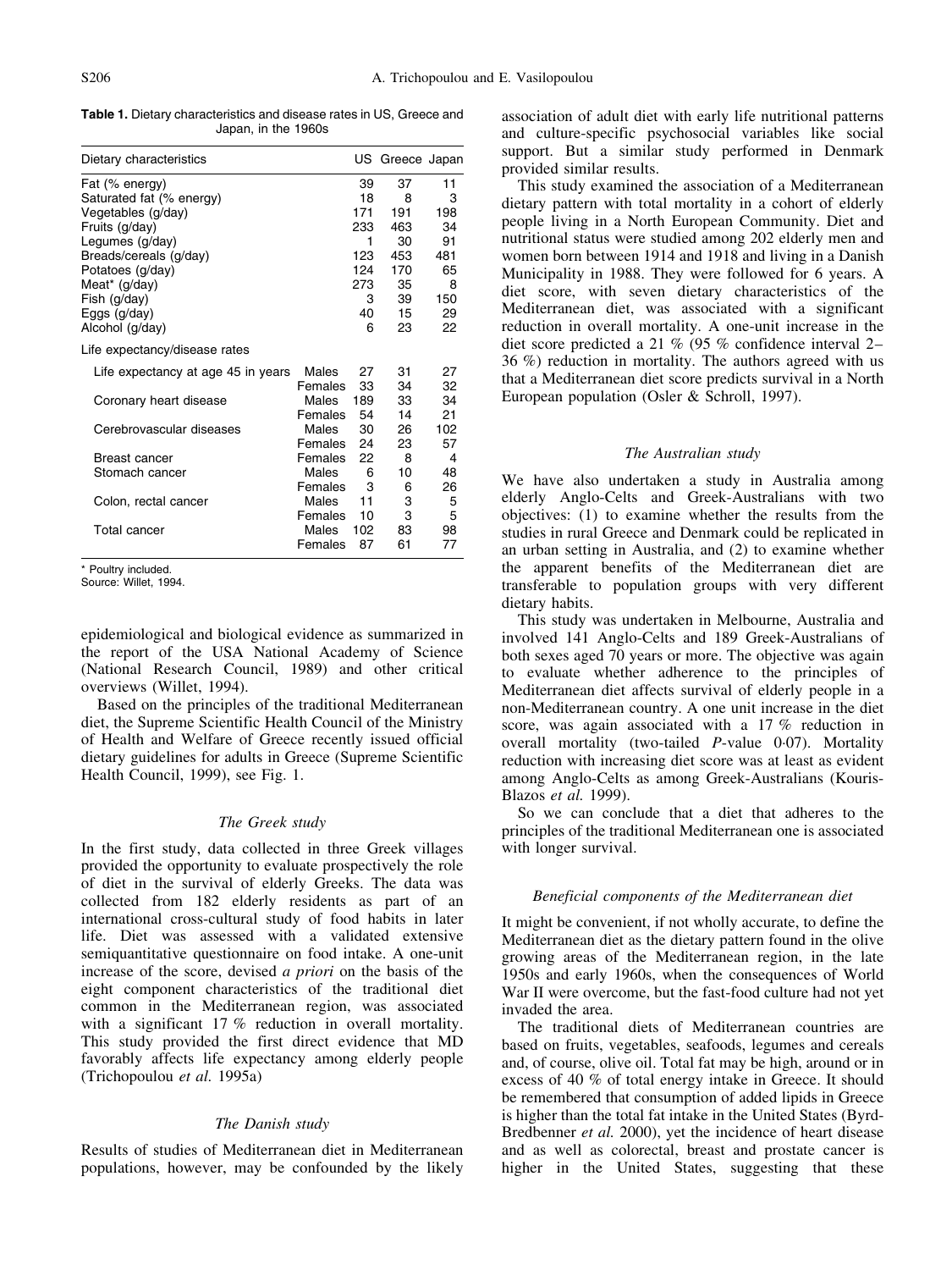<span id="page-2-0"></span>

Source: Supreme Scientific Health Council, 1999

Fig. 1. The traditional Mediterranean diet pyramid depicting dietary guidelines for adults in Greece.

differences are not due to the amount of fat consumed but rather the type of fat and other components of the diet (Mattson & Grundy, 1985; Mensink & Katan, 1987; Trichopoulou, 1992).

The lasting, but only partly correct, conclusion, of the early studies launched by Keys (1980) in the 1950s, was that Mediterraneans were privileged by having low rates of coronary heart disease, simply because they consumed diets with low saturated fat content. The argument of several scientists from Mediterranean countries, that the diet of their region is more than a low saturated fat diet and has implications for diseases other than CHD, was lost in the wider scientific community (Trichopoulou, 1988). Olive oil remained in the shadow of the polyunsaturated fatcholesterol debate.

# The role of antioxidants in the traditional Mediterranean diet

The Mediterranean diet and, in particular the traditional Greek diet, is currently attracting considerable interest because of its likely health benefits. Olive oil is central to this diet but several authors have hypothesized (Willet, 1994; Trichopoulou & Lagiou, 1997a; Trichopoulou et al. 1998) that antioxidants may also be important mediators of the apparent health effects of this diet. Lionis and his colleagues (1998) have recently provided evidence in support of the antioxidant theory, by demonstrating that herb extracts in the island of Crete have high antioxidant capacity, as documented by decreased lipid peroxidation.

According to the legend, Aristeo, son of Apollo, was the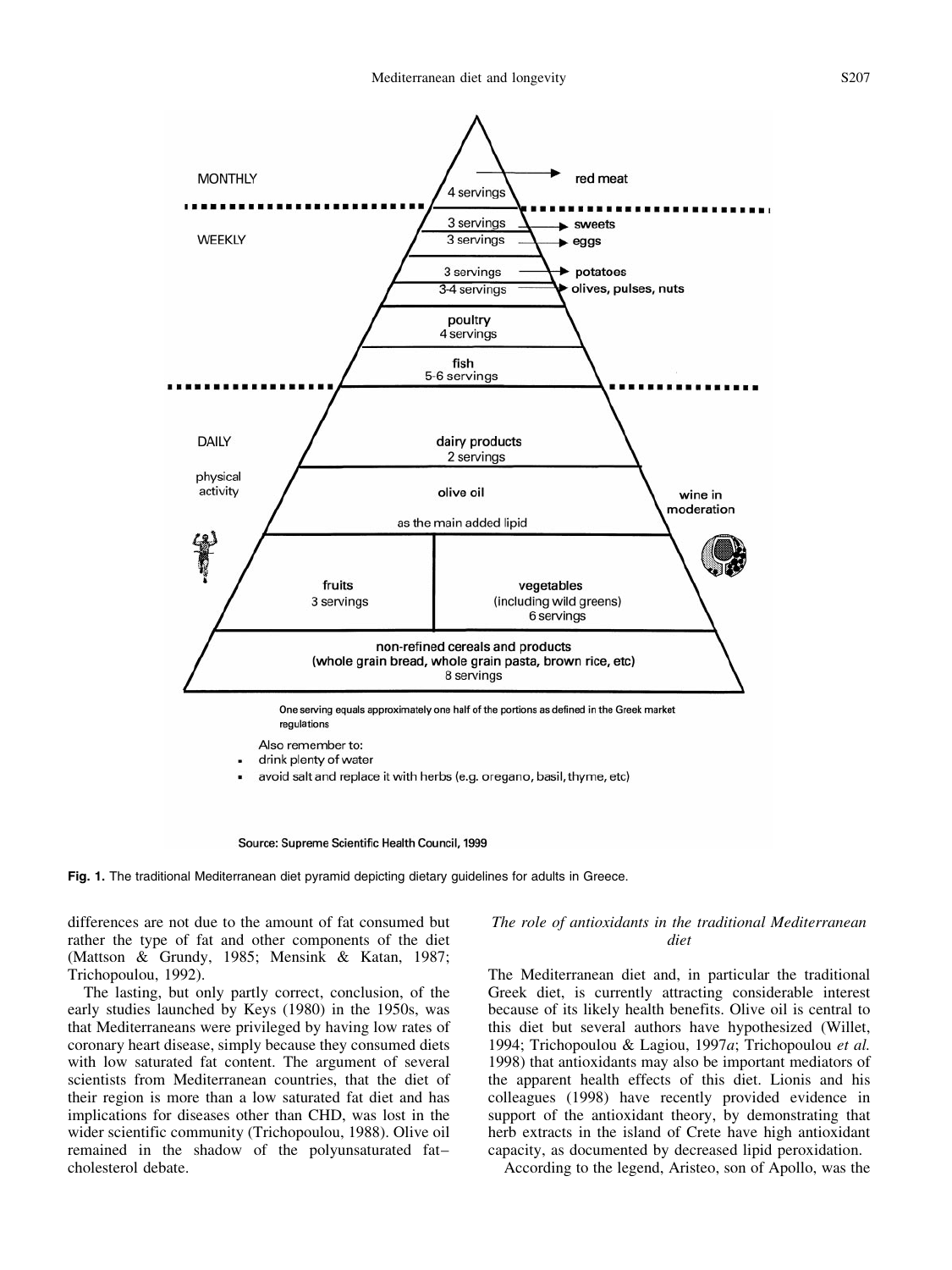Table 2. Mean availability of olive oil and vegetables in ten European countries, circa 1990

|                         | Belaium | Germanv | Greece | Hungary | Ireland | Luxembourg | Norway | Poland  | Spain | UK   |
|-------------------------|---------|---------|--------|---------|---------|------------|--------|---------|-------|------|
| Olive oil ml/person/day | 0.58    | $N/A^*$ | 70     | $N/A^*$ | 0.06    | 1.6        | 0.15   | $N/A^*$ | 42    | 0.33 |
| Vegetables g/person/day | 162     | 141     | 267    | 201     | 130     | 180        | 102    | 202     | 180   | 158  |

 $*$  N/A  $=$  not available.

Source: Trichopoulou & Lagiou, 1997b, 1998.

first to press olives. In fact, although most vegetable oils are extracted from seeds by solvents, olive oil is obtained from the whole fruit by means of physical pressure without the use of chemicals. During this procedure, all of the components of the drupe are transferred to the oil as opposed to seed-oils that are deprived of this important group during the various stages of refining. Thus, in addition to its high oleic acid content, olive oil contains a variety of other components that may have beneficial effects (Visioli & Galli, 1998). Especially, extra virgin olive oil contains a variety of minor components that produce its particular aroma and taste. Several of these components have antioxidative properties and amount to 50±800 mg/kg, depending on several key factors, such as the soil, degree of ripeness of the drupes, and the way the oil is produced and stored.

The Greek version of the Mediterranean diet is dominated by the consumption of olive oil and by high consumption of vegetables and fruits (Trichopoulou & Lagiou, 1997b; Trichopoulou & Lagiou, 1998), see Table 2. The data in Table 2 has been retrieved from the DAFNE food data bank (DAta Food NEtworking) and they present the disparity in olive oil and vegetable consumption among ten European countries. It is evident that Greece and Spain are the two countries where the consumption of olive oil and vegetables is high.

In Greece, the consumption of vegetables includes the various wild greens, which are traditionally collected throughout Greece and consumed in various ways. They are usually prepared with virgin olive oil. The wild edible greens frequently eaten in rural Greece in the form of salads and pies contain very high quantities of flavonoids, which are generally considered one of the most important categories of antioxidants in the human diet. (Trichopoulou et al. 1998, 2000), see Table 3.

Table 3 presents the flavonoid content of several edible wild greens of Greece and green pies (Trichopoulou *et al.*) 2000) as well as, for comparative purposes, previously published results concerning the flavonoid content of selected fresh vegetables, fruits and beverages commonly consumed in Europe (Hertog et al. 1992; Hertog et al. 1993; Crozier et al. 1997; Justesen et al. 1998). It is clear that the edible wild greens have a considerably higher flavonoid content than an equal quantity of red wine or black tea, which are considered principle sources of flavonoids for North European countries.

#### **Conclusion**

Until recently the valuation of the Mediterranean diet focused on the low content of saturated fatty acids and the high content of composite carbohydrates and dietary fiber. Recent studies imply that other compounds of the Mediterranean diet, the antioxidants, which exist in abundance in vegetables, fruit, beverages and also virgin olive oil, may contribute to the prevention of heart diseases and possibly several forms of cancer and other diseases, thus providing a plausible explanation for its apparent benefits.

As already indicated, fruits, vegetables and beverages

Table 3. Flavonoid content of Greek edible wild greens and green pies (in bold) and published data concerning selected fresh vegetables, fruits and beverages commonly consumed in Europe

| Food 100 g                                               | Myricetin mg Quercetin mg Kaempferol mg Isorhamnetin mg Luteolin mg Apigenin mg<br>Contents are expressed as mg/100 g for solid foods, and as mg/100 ml for beverages |         |                 |          |          |                 |  |
|----------------------------------------------------------|-----------------------------------------------------------------------------------------------------------------------------------------------------------------------|---------|-----------------|----------|----------|-----------------|--|
| Fennel <sup>a</sup> (Foeniculum vulgare Mill)            | 19,8                                                                                                                                                                  | 46,8    | 6,5             | 9,3      | 0,1      | $<$ 0,07        |  |
| Chive <sup>a</sup> (Allium schoenoprasum)                | $<$ 0.03                                                                                                                                                              | 10,4    | 12,5            | 8,5      | 0,3      | $<$ 0,07        |  |
| Annual saw-thistle <sup>a</sup> (Sonchus oleraceus L.)   | 3,6                                                                                                                                                                   | 16,0    | 3,8             | 0,7      | 6,5      | 3,8             |  |
| Hartwort <sup>a</sup> (Tordylium apulum)                 | 1,6                                                                                                                                                                   | 29,3    | 2,9             | 5,1      | 0,6      | $<$ 0,08        |  |
| Corn poppy <sup>a</sup> (Papaver rhoeas L.)              | 1,1                                                                                                                                                                   | 26,3    | 2,3             | 1,1      | 0,2      | 0,1             |  |
| Broad leaf dock <sup>a</sup> (Rumex obtusifolius L.)     | 5,7                                                                                                                                                                   | 86,2    | 10,3            | $<$ 0,03 | $<$ 0,02 | $<$ 0,05        |  |
| Queen Anne's lace <sup>a</sup> (Daucus carota)           | 0,4                                                                                                                                                                   | 1,1     | 0,2             | $<$ 0,06 | 34,1     | 12,6            |  |
| Cretan green pie <sup>a</sup>                            | 1,4                                                                                                                                                                   | 12,4    | 4,3             | 1.8      | 6,6      | $<$ 0,3         |  |
| Lettuce <sup>b</sup> (Lactuca Sativa L. cv. capitata L.) | $<$ 0 $\cdot$ 1                                                                                                                                                       | 1,4     | < 0.2           | $N/A^*$  | < 0.1    | < 0.2           |  |
| Onion <sup>b</sup> (Allium cepa L.)                      | < 0.1                                                                                                                                                                 | 34,7    | < 0.2           | $N/A^*$  | < 0.1    | < 0.2           |  |
| Endive <sup>b</sup> (Chicorium endiva L.)                | < 0.1                                                                                                                                                                 | $<$ 0.1 | 4,6             | $N/A^*$  | < 0.1    | < 0.2           |  |
| Broad beans <sup>b</sup> (Vicia Faba L.)                 | 2,5                                                                                                                                                                   | 2       | < 0.2           | $N/A^*$  | < 0.1    | < 0.2           |  |
| Celery <sup>b</sup> (Apium graveolens var. dulce Pers.)  | < 0.1                                                                                                                                                                 | $<$ 0.1 | < 0.2           | $N/A^*$  | 2,2      | 10,8            |  |
| Apple <sup>p</sup> (Malus pumila Mill.)                  | $<$ 0 $\cdot$ 1                                                                                                                                                       | 3,6     | < 0.2           | $N/A^*$  | < 0.1    | < 0.2           |  |
| Red wine <sup>p</sup>                                    | 0,9                                                                                                                                                                   | 1,1     | < 0.1           | $N/A^*$  | < 0.05   | < 0.1           |  |
| Black tea <sup>b</sup>                                   | 0,25                                                                                                                                                                  | 2       | 1,4             | $N/A^*$  | < 0.05   | $<$ 0 $\cdot$ 1 |  |
| Apple juice <sup>b</sup>                                 | < 0.05                                                                                                                                                                | 0,3     | $<$ 0 $\cdot$ 1 | $N/A^*$  | < 0.05   | < 0.1           |  |

\*  $N/A = Not$  Available.

Sources: <sup>a</sup>(Trichopoulou et al. 2000). <sup>b</sup>(Hertog et al. 1992; Hertog et al. 1993; Crozier et al. 1997; Justesen et al. 1998).

Average values reported in these papers are given. Whenever average values of two or more papers were available, the lowest and highest averages are given.